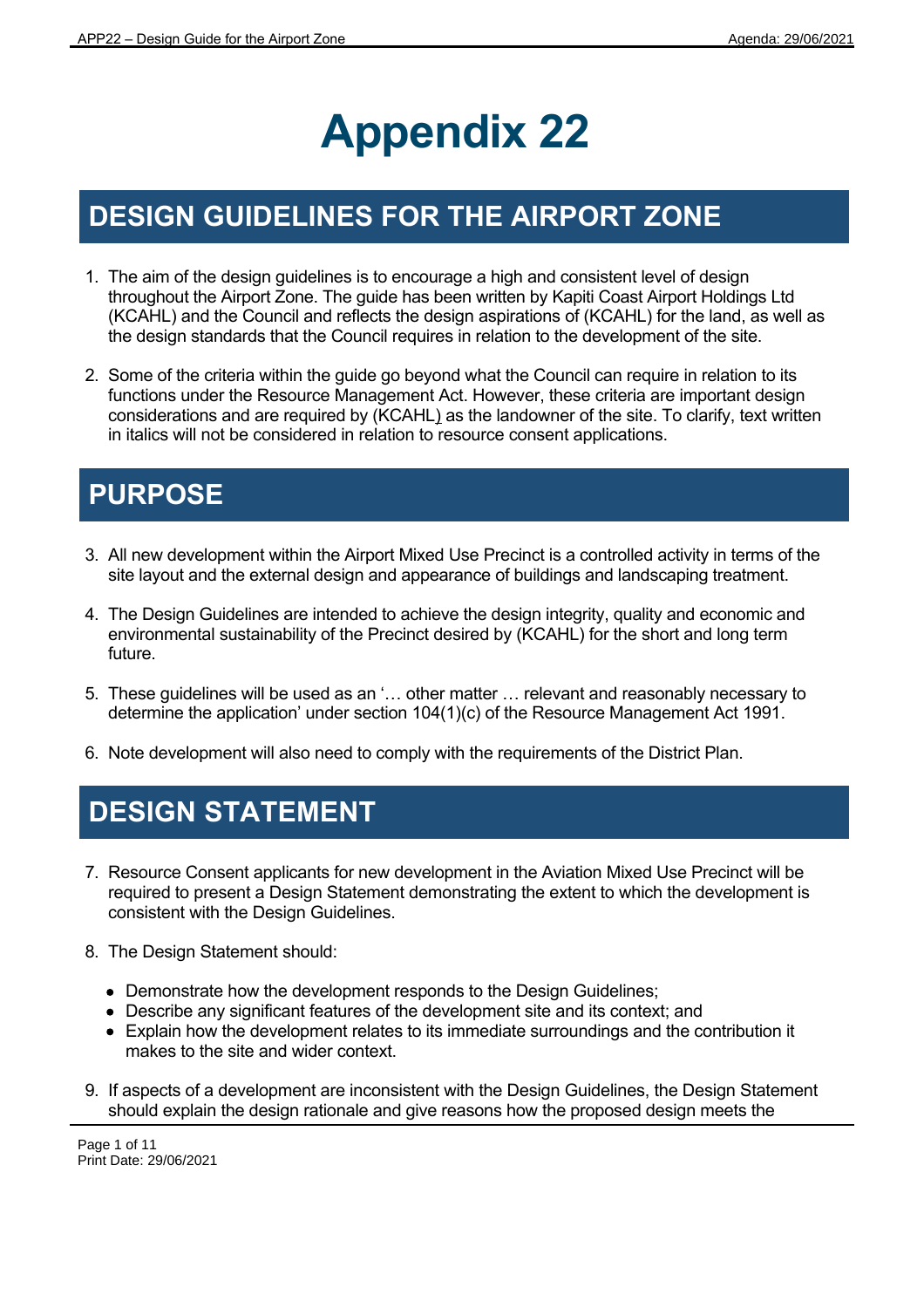objectives of the Design Guide and why variation is warranted.

- 10. The Design Statement should include:
	- Photographs of the site and its surroundings
	- Plans and elevations, including details showing the curtilage of the lease.
	- Perspectives and other illustrations as appropriate

### **DESIGN OBJECTIVES**

- 11. Manage the visual impact of large scale buildings and car parking areas seen from Kapiti Road and the proposed extension of Ihakara Street, public open spaces, adjoining residential properties and from main pedestrianised areas within the Airport Mixed Use Precinct.
- 12. The new development is to reinforce an identity and sense of place for the Airport Mixed Use Precinct by enhancing economic, social, cultural and community character and its amenities.
- 13. Strengthen any Kapiti Road or other KCDC design guidelines.
- 14. All buildings are to have an overall design cohesiveness in relation to building bulk, massing, height and architectural form whilst still maintaining an individual presence.
- 15. The overall site is to achieve hydraulic neutrality.
- 16. Incorporating public access routes, recreational spaces, cycle and walk ways where appropriate throughout the Airport Mixed Use Precinct.
- 17. The successful implementation of Crime Prevention through Environmental Design principles (CPTED). CPTED principles encourage:
	- Natural surveillance from occupied areas of buildings, for example windows overlooking footpaths and parking lots, using traffic as a surveillance tool;
	- Natural access control, for example avoiding design features that provide access to the roof;
	- Natural territorial reinforcement, for example seating within open space to encourage people to use these spaces.

### **BUILDING LOCATION**

#### **Set Backs and Height Controls**

- 18. All new buildings fronting Kapiti Road should generally be aligned and setback 15.0 metres from the southern boundary of Kapiti Road. Buildings on all other roads in the Airport Mixed Use Precinct are to have variable setbacks with the exception of main pedestrianised streets and high profile corner sites where zero set backs can be evaluated. No open air manufacturing or storage shall occur in any front yards.
- 19. Buildings along main pedestrianised streets are to be higher density and have continuity in built form with no building set back from the road boundary. These buildings will be required to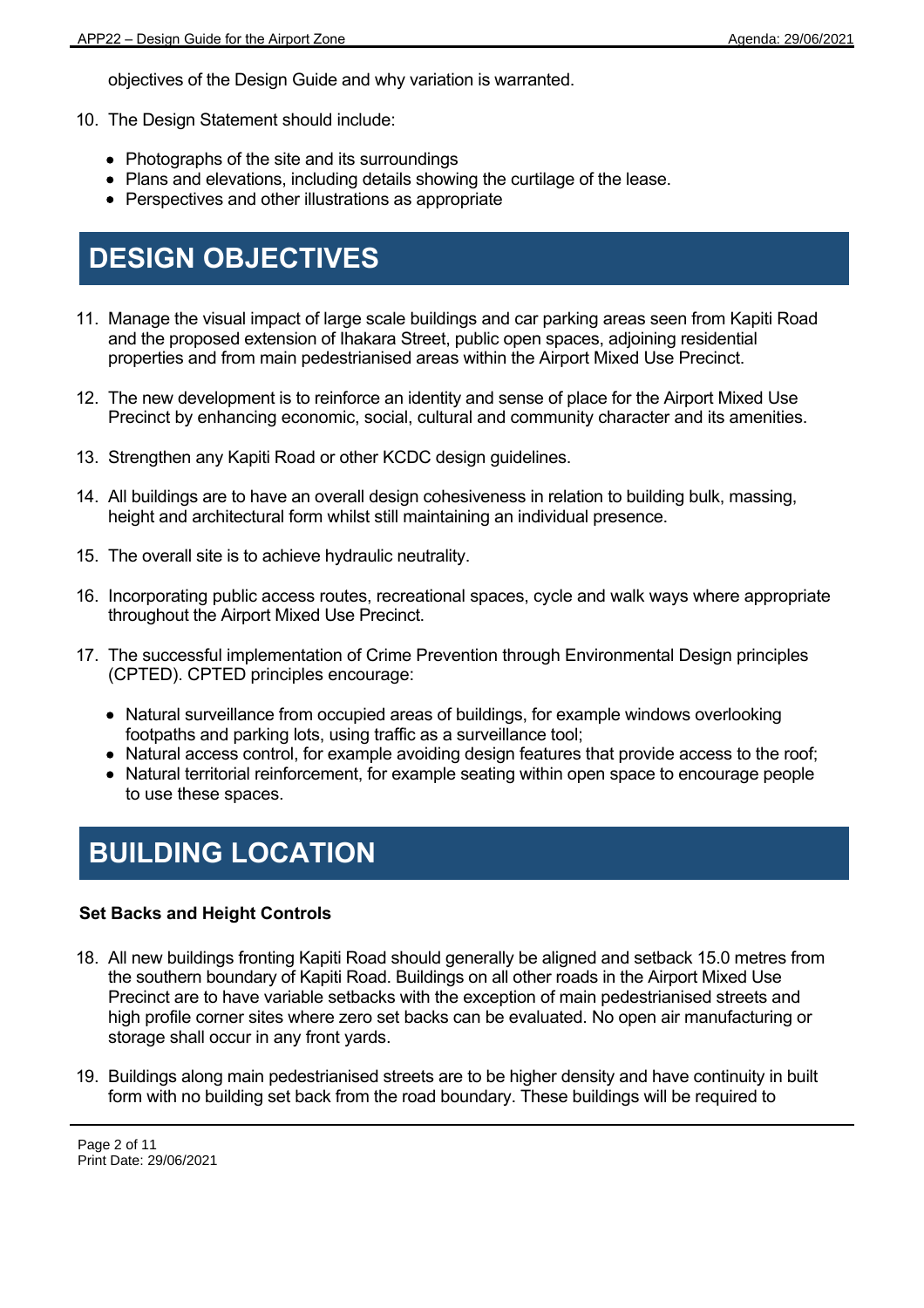provide a continuous canopy for pedestrian cover over the footpath so to encourage public activity and higher yield. The canopy must be designed as an integral part of the building design and provide adequate protection from rain and sun while not impeding adjacent vehicular activities.

- 20. Where sites abut a storm water retention zone, adjoining residential property, open space or buffer precinct, building facades are to include building detail to diminish building bulk and solid expansiveness.
- 21. The maximum building height in the Airport Mixed Use Precinct is restricted to 15.0 metres for industrial, logistical and distributional purposes, and 12.5 metres for other activities, and setback 2.1 metres and 45 degrees height to boundary off perimeter zone boundary adjoining residential. Provided that the 10.0 metre height limit applies within this precinct within 50.0 metres of any boundary with Kapiti Road or with the Rural or Residential Zones.

### **EXTERNAL DESIGN AND APPEARANCE**

### **Building Aesthetics**

- 22. Buildings that follow identifiable architectural typologies (i.e. Mediterranean, Colonial etc) will not be acceptable. Exposed tile roofs are not acceptable.
- 23. All commercial buildings shall be of a contemporary modern design using high performance materials. Tenants branding shall be integral in the design to ensure the building has a sense of identity and should comply with the Design Guidelines relating to signage.
- 24. Where set backs are required, main entrances to commercial buildings must express a business-like identity in the form of canopy, recess, overhang or other architectural features.
- 25. Where possible plumbing and drainage services are not to be exposed to the outside of the building. Down pipes must be concealed from the street unless specifically incorporated into the buildings' overall design.
- 26. Expansive areas of large blank walls such as exposed concrete tilt-slab and pre-cast panels along the Airport Buffer Precinct, Kapiti Road, or the extension of Ihakara Street through the site, visually prominent areas and main pedestrianised streets, are to be broken up with architectural features e.g. window recesses, patterned or pre-stressed concrete etc, or landscaping, in such a way to minimise impact and to complement the overall building design.
- 27. All retail buildings on main streets shall:
	- Be of a contemporary design with an emphasis on providing a unified street façade that conveys the tenant's individual identity.
	- Have an architectural style of clean lines and simplicity.
	- Ensure ground floor facades and shop fronts establish an open relationship with the street and encourage pedestrian activity.
	- Provide a ground level floor to ceiling height of 3.4 metres (minimum) and include full height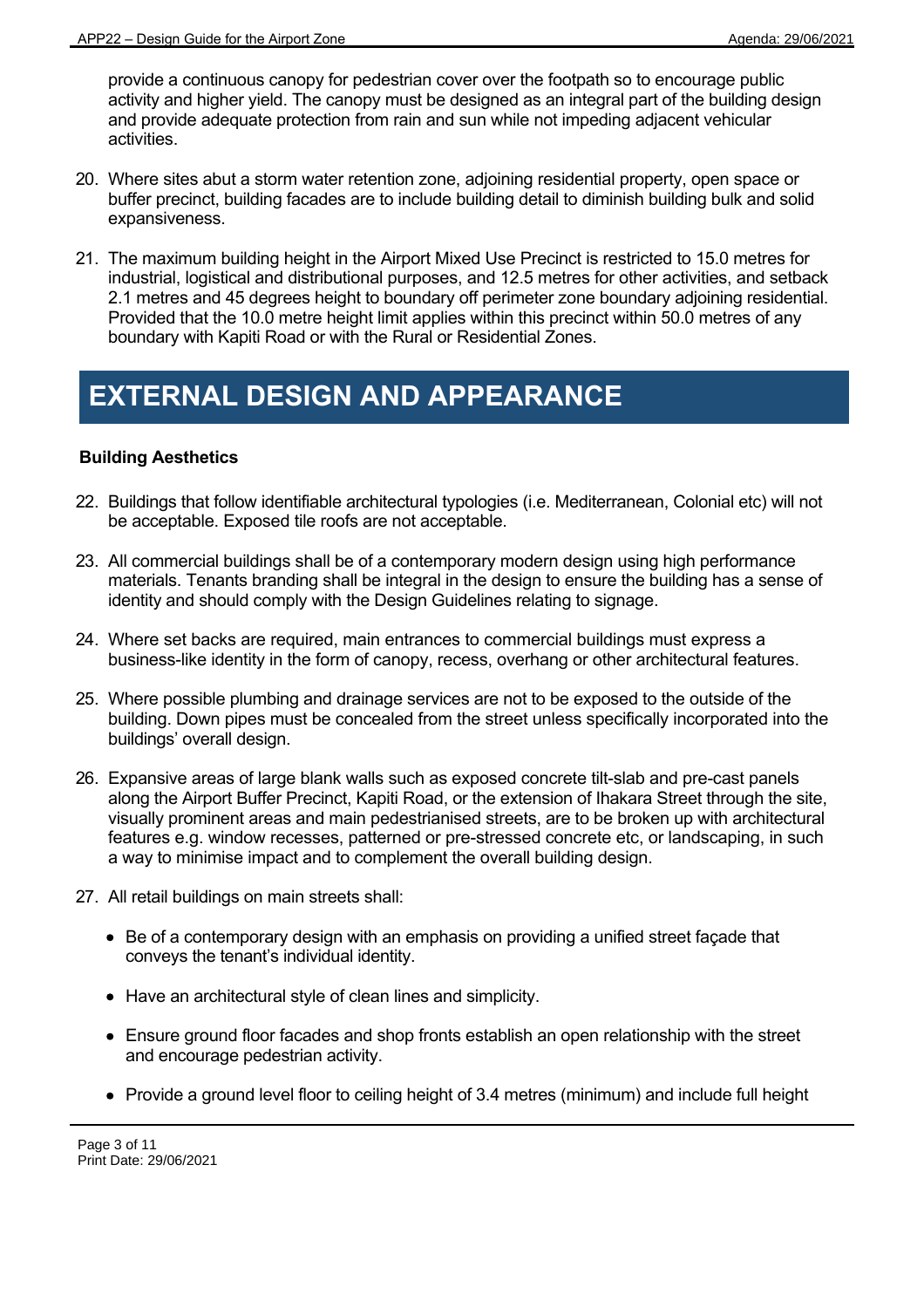silicon butt jointed glazing to all display areas. Pop-out shop fronts will not be permitted.

### **Building Bulk and Scale**

- 28. With the exclusion to of the main airport hanger, which is a "stand alone" building, all buildings are to have an overall design cohesiveness in relation to building bulk, massing and architectural form.
- 29. Buildings along Kapiti Road and the extension of Ihakara Street shall relate to the scale and character of adjacent buildings. Building openings, setbacks, façade transparency and specific materials and details should be utilised to diminish bulk and large expansive solid facades. Large bulk should be broken down into smaller elements to reflect the surrounding scale whilst still maintaining a coherent collective building image and an individual appearance.

#### **Materials and Colours**

- 30. The following materials are generally acceptable:
	- Glass
	- Brushed aluminium, stainless steel or similar materials are encouraged and grade type determined by its coastal proximity
	- Composite aluminium cladding
	- Block work
	- Ceramic or porcelain tile
	- Solid plaster work
	- Stone
	- Decorative finishes and solar control elements such as louvres etc
	- Concrete panel and fibre cement board cladding only when used in imaginatively with careful attention to detailing and weatherproofing
- 31. In addition, materials shall not be used if that creates a glare nuisance.
- 32. All buildings shall be only high quality durable materials. Exposed, unfinished edges should not be visible.
- 33. The colour of the bulk of the building facades and roof shall be relatively neutral/recessive in colour. Bold colours should be limited to selected minor elements that are consistent with the overall building design. Colour schemes shall be submitted to Council as part of the resource consent application.
- 34. Roof cladding to be long run roofing or membrane roofing.

#### **Visibility**

- 35. Building developments along Kapiti Road and the extension of Ihakara Street are to consider its visual impact in enhancing the public character, amenity and the "entrance route" function of Kapiti Road and Ihakara Street.
- 36. The visual impact of elevations of large format buildings seen from Kapiti Road and other highly visible areas should be minimised where feasible by sleeving low scale buildings and/or incorporating landscaping features.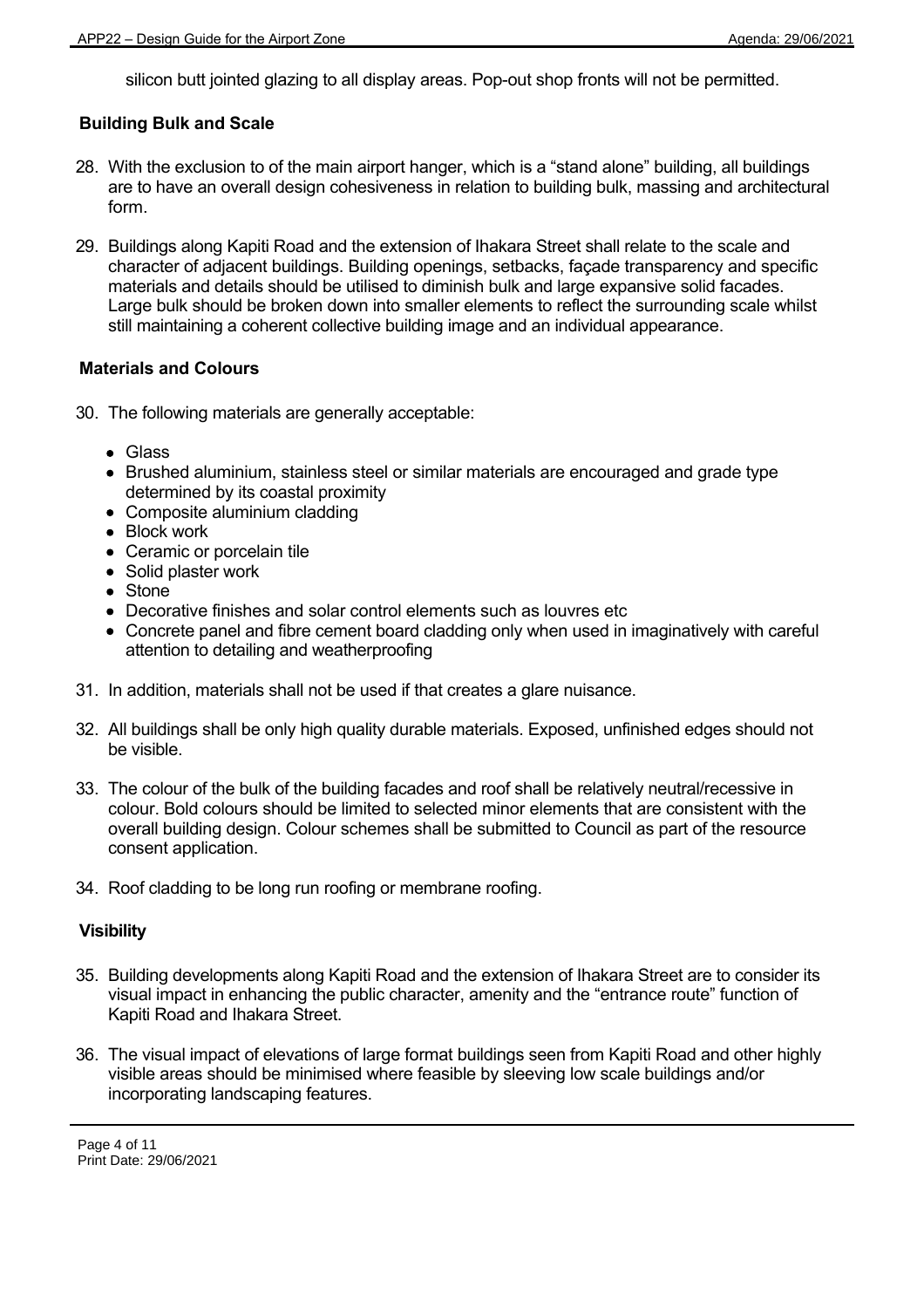- 37. All roof top mechanical plant, services and communications equipment shall be within the roof envelope, screened or behind parapet walls.
- 38. All ancillary structures at the front of buildings such as signage, electrical transformers, substations, plant rooms, service areas and collection areas are to be considered an integral part of the building design or well screened from street view.

### **Signage**

- 39. One free-standing sign will be allowed per activity unless on a corner site where one sign will be allowed per road frontage. A standard dimension and style of sign will be specified and its finishing to be integrated with the building design. Free standing signage must not be designed or located to dominate the road frontage. Its size and scale should follow a consistent approach to other developments and will likely be less than enabled by the District Plan.
- 40. Signage for individual corporate branding on buildings should be limited to signs on portions of the street façade and not the whole building. The signage must enhance and compliment the building design and must not dominate the parapet or facade and must not project above facades, rooflines and parapets of buildings.
- 41. Signs may not be painted directly onto screen walls, building facades, roofs, doors or windows other than safety signage and signage illumination must be wall mounted light fittings and/or ground mounted up-lights.
- 42. Shop-front signage on main pedestrianised streets should be within the length and height of the shop-front opening and be generally illuminated. A 3-dimensional illuminated signage under canopy is permitted.
- 43. The following signage features and finishes will not be accepted:
	- Flashing or revolving signage
	- Neon, fluorescent or iridescent paint
	- $\bullet$  Internally lit signs (light box type)
	- Free-standing sandwich boards, ladder signs, banners and other similar signs and structures with an exception to temporary real estate signs of up to 1.0m<sup>2</sup> in area.
	- Any structure, vehicle, trailer, or container with signage or graphics parked or located for signage purposes.
	- Advertising signage in buffer precincts and storm water retention areas.

### **Lighting**

- 44. Beyond OLS constraints all primary roads will be lit with general street lighting and also the front of all buildings at night. Security lighting shall also be provided in car parks and service areas. Innovative lighting of building facades, existing specimen tree and landscape elements are encouraged.
- 45. Lighting provisions for under canopy / verandah lighting is required to footpaths.
- 46. All light fittings shall consider minimising glare and light pollution to adjoining properties, buildings and streets. Shielding and directing light downwards will help minimise the light pollution to the Kapiti Coast Airport's flight paths.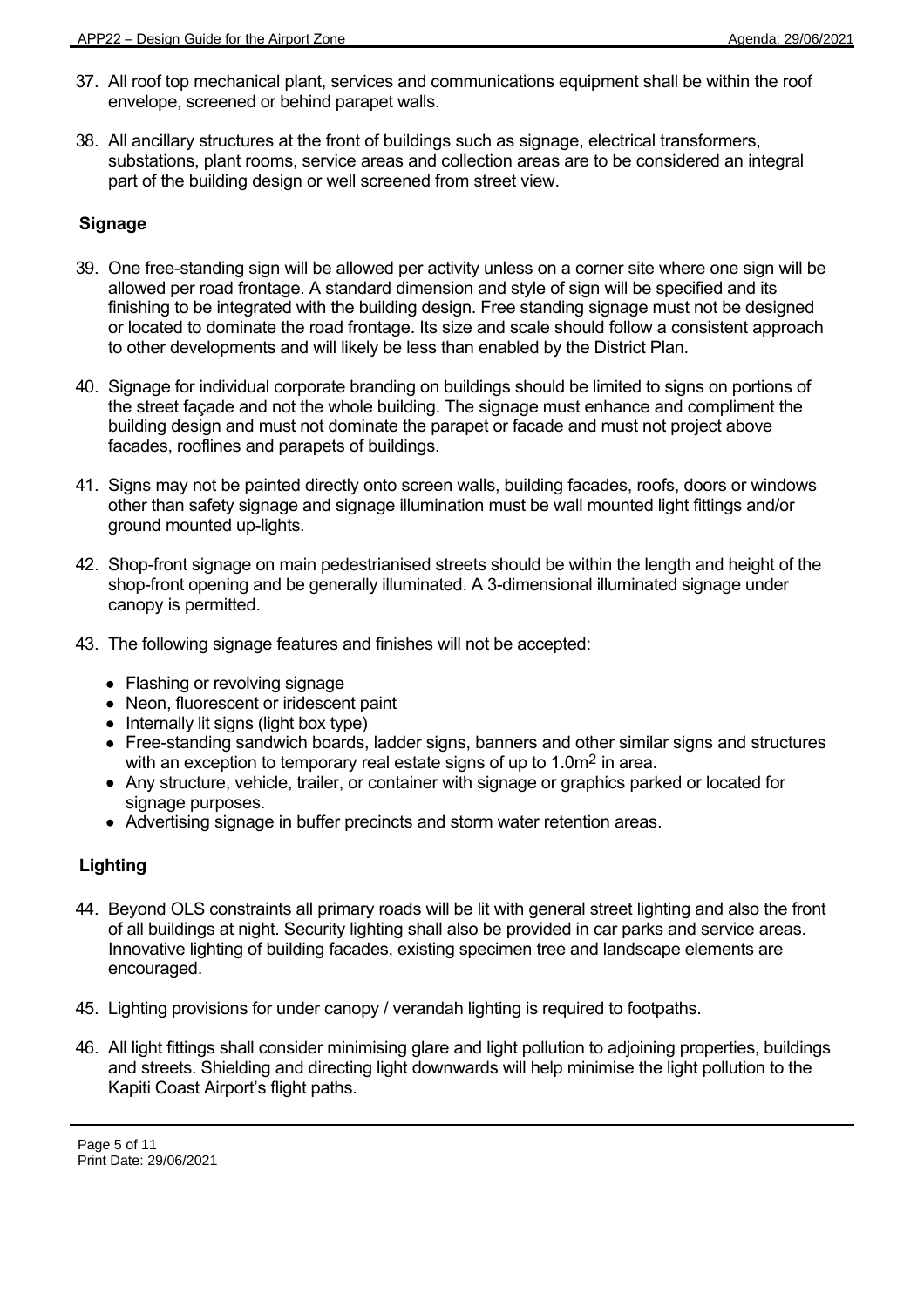- 47. Energy efficient lighting is encouraged. Metal halide (white) lighting is strongly recommended. High pressure sodium (orange) or low pressure sodium (yellow) is discouraged.
- 48. Exposed batten-type fluorescent fittings will not be encouraged. If fluorescent lighting is to be used it should be either recessed or of the track type in specific locations.
- 49. Flashing strobe lighting or exposed neon is not permitted.

### **PEDESTRIAN AND CYCLE ACCESS**

#### **Built Environment**

- 50. Footpaths and cycleways will be provided in along all roads as shown in the Master Plan and street cross-sections. Each building property shall provide a 2.0 metre wide concrete footpath that connects to the pathway system.
- 51. The main pedestrian entrance to each building shall be clearly visible and lit.
- 52. Bicycle racks or enclosed bicycle parking for employees and visitors shall be provided. Other cycle facilities such as staff showers and lockers are encouraged.

### **ENVIRONMENTAL MANAGEMENT PLAN FOR THE AIRPORT**

- 53. An Environmental Management Plan shall be submitted to, and approved by Council by the Kapiti Coast Airport owner, prior to the first development being constructed in the Airport Mixed Use Precinct.
- 54. The Environmental Management Plan shall address:
	- Landscaping and screening designed to protect the amenity of properties adjoining the Airport Zone. The use of native plants is encouraged (see the Council's "Native Plant Guide" for information on plant species which are best suited to local conditions).
	- Ecology, including a management plan for all waterbodies within the zone, to be in accordance with Greater Wellington Regional Council publications: "Mind the Stream"; "So you're thinking about a pond"; "Understanding the Wet in Wetlands" and Kapiti Coast District Council's "Wharemauku Stream Community Freshwater Plan".
	- Public access routes. The plan shall include details of the location and design of the cycleways, bridleways and walkways. All weather multi-use paths and boardwalks  $2.0 - 3.0$ metres wide will be provided (paths may need to be wider where bridleways are provided, or grass berms could be used for horses) to give access within the CWB network. The CWB connections will provide public access from Tahi and Toru Roads in Paraparaumu Beach through to the Wharemauku Stream path on the eastern side of the Kapiti Coast Airport (subject to any Civil Aviation Authority regulations), and will also link in with Kapiti Road. It is envisaged that one of these routes, between Tahi and Titoki Road, will provide bridle access.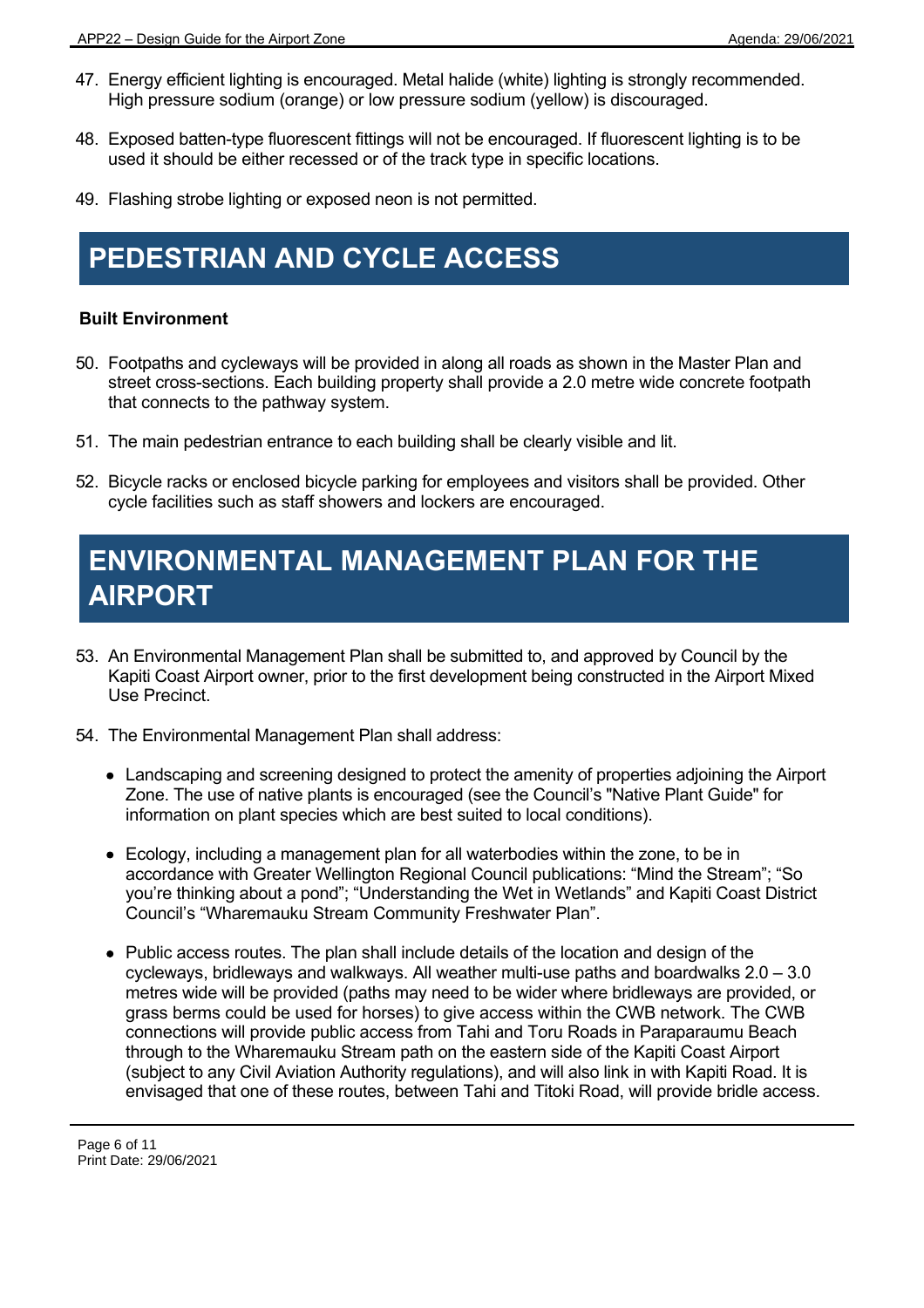- Landscape treatment of any areas used for stormwater management.
- Design and location of open space areas within the Airport Mixed Use Precinct. These spaces will be used to provide leisure and/or recreational opportunities for people working within the Airport Zone. In locating and designing these areas consideration will be given to:
	- The accessibility of the space for workers
	- **Ensuring that the site is located to have good sunlight access (while proving some shade** through landscaping) and located to avoid prevailing winds
	- **Is overlooked by surrounding buildings**
	- **Is appropriately landscaped**
- Specific details will be provided on location, species and size of plants. Native species are strongly encouraged, especially along the Wharemauku Stream.
- Irrigation potable water shall not be used for irrigation, except in the Airport Buffer Precinct where restricted water supply is permitted. The use of drought resistant species is encouraged, as is the use of alternative water supplies e.g. water tanks.
- The on-going maintenance of the landscaped areas.
- 55. CPTED principles should form an integral part of the landscape management plan, including ensuring good passive surveillance is provided for in relation to the walkways and open spaces, especially at formal and informal entry points.

# **LANDSCAPING OF INDIVIDUAL SITES**

- 56. A landscaping plan shall be submitted with each resource consent application for new buildings. Landscaping will be designed to enhance public spaces and where appropriate screen or mitigate the views of carparking and outdoor storage areas from public view. The Landscaping Plan shall generally be consistent with the Environmental Management Plan.
- 57. For sites adjoining the Airport Buffer Precinct or adjoining any open stream to which AIRPZ-R13 standard (3)(f) applies, 50% of the permeable area of the site (12.5% of the total site) must be located where it adjoins the Aviation Buffer Precinct and be maintained by each property lessee. Planting within the Landscape Strip will be consistent with the enhancement planting within the Airport Buffer Precinct.

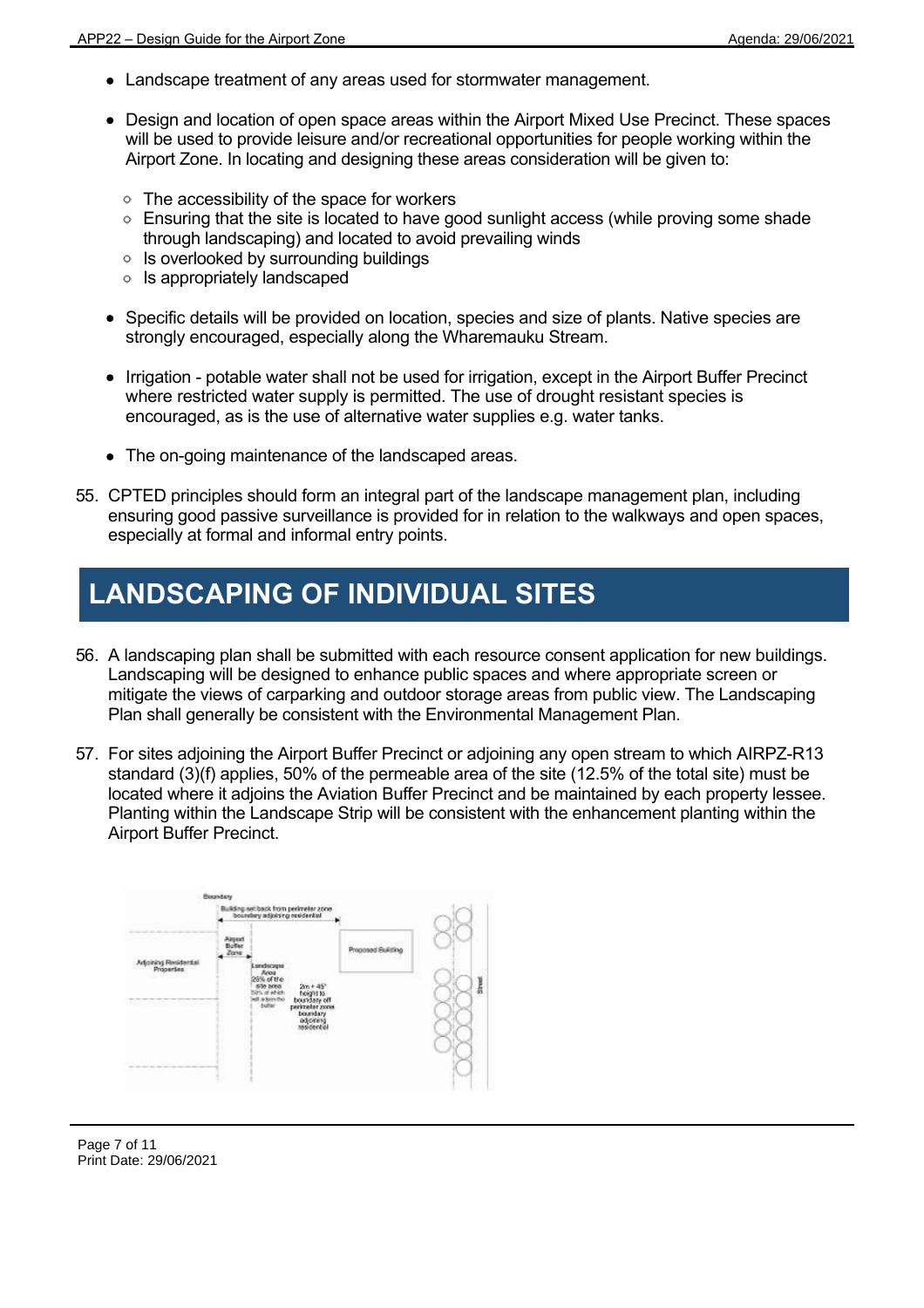### *Airport Buffer Precinct / Landscaped Area Schematic*

- 58. No more than 30% of the landscaped area may be covered with porous paving, gravel or hard landscaping.
- 59. Landscape yards along roads shall be planted with a combination of trees, ground cover, and grass suitable to local climate, soil and wind conditions. Native species should be used. The Council booklet 'Growing Native Plants in Kapiti' may provide useful suggestions in relation to appropriate plant species. The guide is available on the Councils website.
- 60. The mature height of any trees planted must not exceed the height restrictions detailed in the Airport Zone provisions in the District Plan (excluding the maximum height of 4.0 metres in the Airport Buffer Precinct).
- 61. Any plant materials or trees that do not survive must be replaced by the property lessee on an ongoing basis.
- 62. It is recommended that drought resistant species are used in landscaping to minimise water usage. Alternative water sources e.g. rain water tanks are encouraged where necessary

#### **Roads**

63. Street trees and amenity planting within the road reserve and public areas are proposed. Poplar trees lining the roads will form the dominant axis from the hills to the coast and Kapiti Island. Other lower level street trees will line the north/south roads.



Main Street Section (Notes: both cycle tracks will be included + illustrated tree: are schamatic only)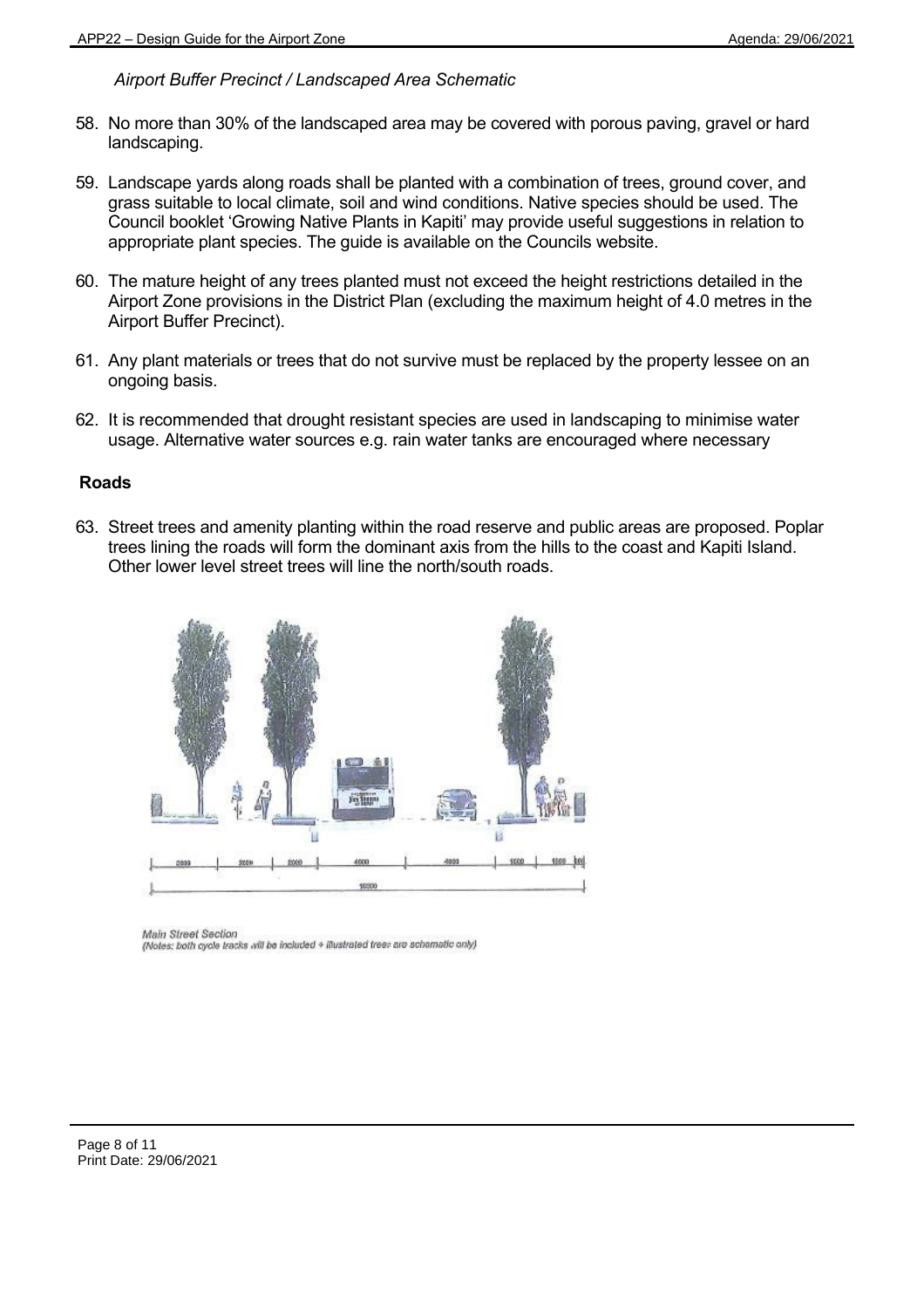

**Side Street Section** (Notes: hoth cycle tracks will be included + illustrated beesere schematic only)

### **Screening and Fencing**

- 64. Parking and loading, container storage, rubbish and recycling, transformers and all outdoor storage areas shall be screened from adjacent streets, public areas and the Airport Buffer Precinct.
- 65. Fences are to be visually permeable unless where screening is required for outside storage.
- 66. Fences, walls and other structures higher than 1.0 metres shall not be located in the front landscape yard. The exception to this is that chainlink or wire security fencing with a maximum height of 3.0 metres is allowed within the Airport Core Precinct, or as otherwise required to comply with aviation safety requirements.
- 67. Metal fencing will be powder coated black and will be from the edge of the warehouse areas to the rear boundaries - no fencing will be permitted in the front of site areas.

### **Lighting**

- 68. Exterior and site lighting shall be kept to the minimum and as needed for safety and security.
- 69. All light fixtures shall be of a high cut-off type and incorporate a reflector system to minimize glare and light pollution on adjoining properties and streets.
- 70. All lighting to be shielded and directed downwards to minimise light pollution.
- 71. Energy efficient lighting is encouraged. Metal Halide (white) lighting is strongly recommended. High pressure sodium (orange) light or low pressure sodium (yellow) light is discouraged.
- 72. In urban spaces, plazas and pedestrian areas contemporary decorative lighting shall be provided to complement a suite of street furnishings.
- 73. The quality of light fixtures and lighting poles should match the quality of the building's design and finishes.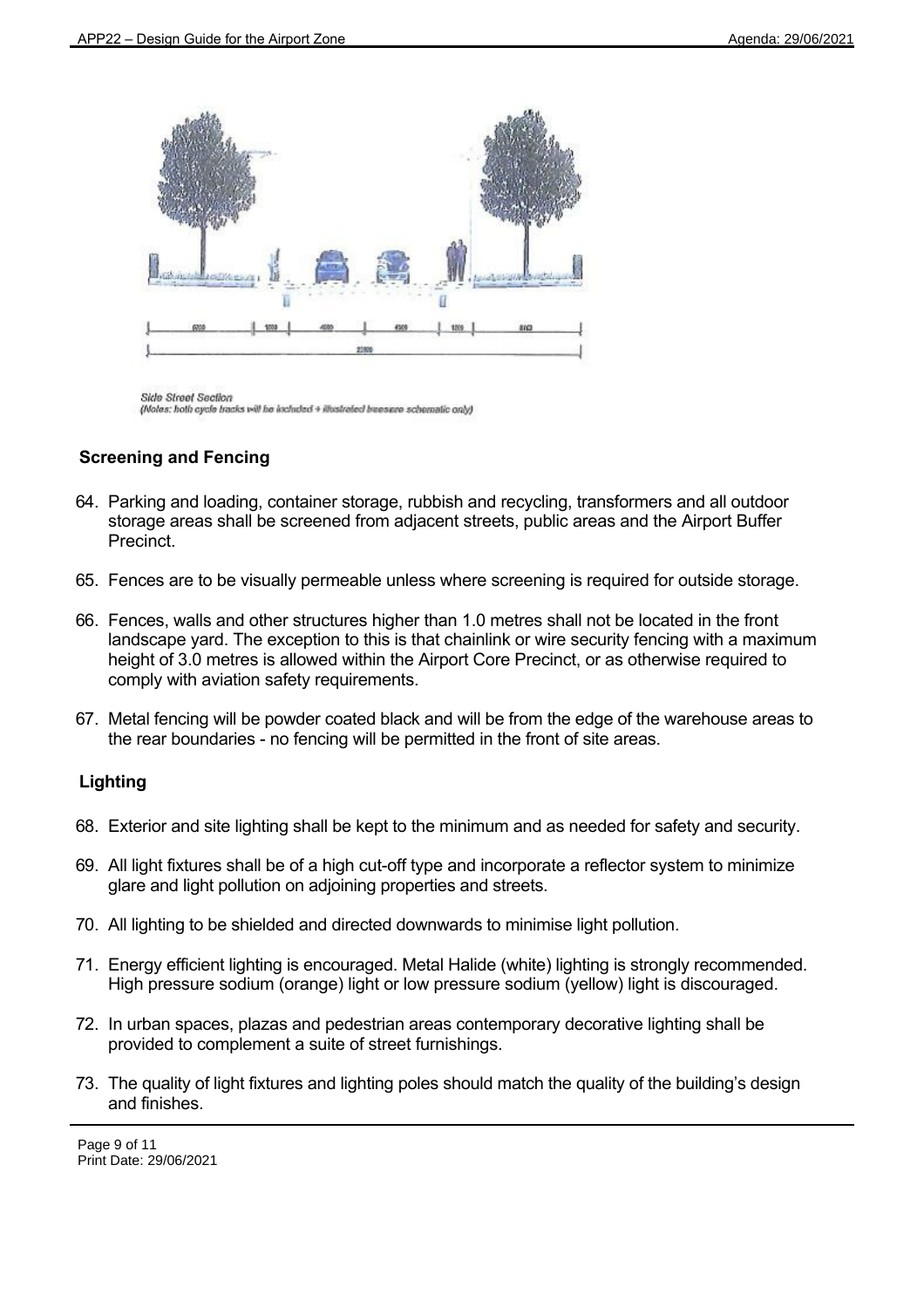74. Lower level pedestrian lights should be used in pedestrian areas.

### **VEHICLE ENTRANCES, SERVICE AREAS AND PARKING**

### **Car Parking**

- 75. On-grade car parking areas and service lanes are to be managed and concealed as much as possible from street view reducing its impact along Kapiti Road and Ihakara Street and within the Airport Mixed Use Precinct.
- 76. The use of permeable pavings in car parking areas is encouraged.
- 77. Car parking areas must be safe and convenient for pedestrians and vehicles within an efficient internal circulation pattern and landscaping to relieve large areas of sealed parking and screen the car parking from public spaces.
- 78. Safe and secure cycle parking shall be provided for employees and visitors.

### **Servicing**

- 79. Building's loading and unloading service entrances and lanes are not to dominate the public frontage of Kapiti Road or highly visible streets - ideally they should be located at the side or rear of buildings.
- 80. Exterior storage and rubbish areas shall be hidden from street view and suitably screened. Rubbish collection will be managed as required.

# **ART WORK**

81. Art work is encouraged as a component in the site layout and building design. Locating and showcasing art work is encouraged to prominent pedestrian areas, amenities and open public spaces within the Airport Mixed Use Precinct.

# **ENVIRONMENTALLY SUSTAINABLE DEVELOPMENT (ESD)**

- 82. Building and site design should incorporate environmentally sustainable design initiatives and these will be an accepted feature of the external design and appearance of buildings.
- 83. Low impact stormwater designs such as green roofs, rain gardens, swales and soak pits, and the use of tanks for attenuation and non-potable re-use should, where appropriate, be incorporated into the design of the Airport Zone and individual developments.
- 84. All building owners are encouraged to co-operate with neighbouring building owners to find synergies to allow exchange of energy/ combine water recycling services etc.

Page 10 of 11 Print Date: 29/06/2021